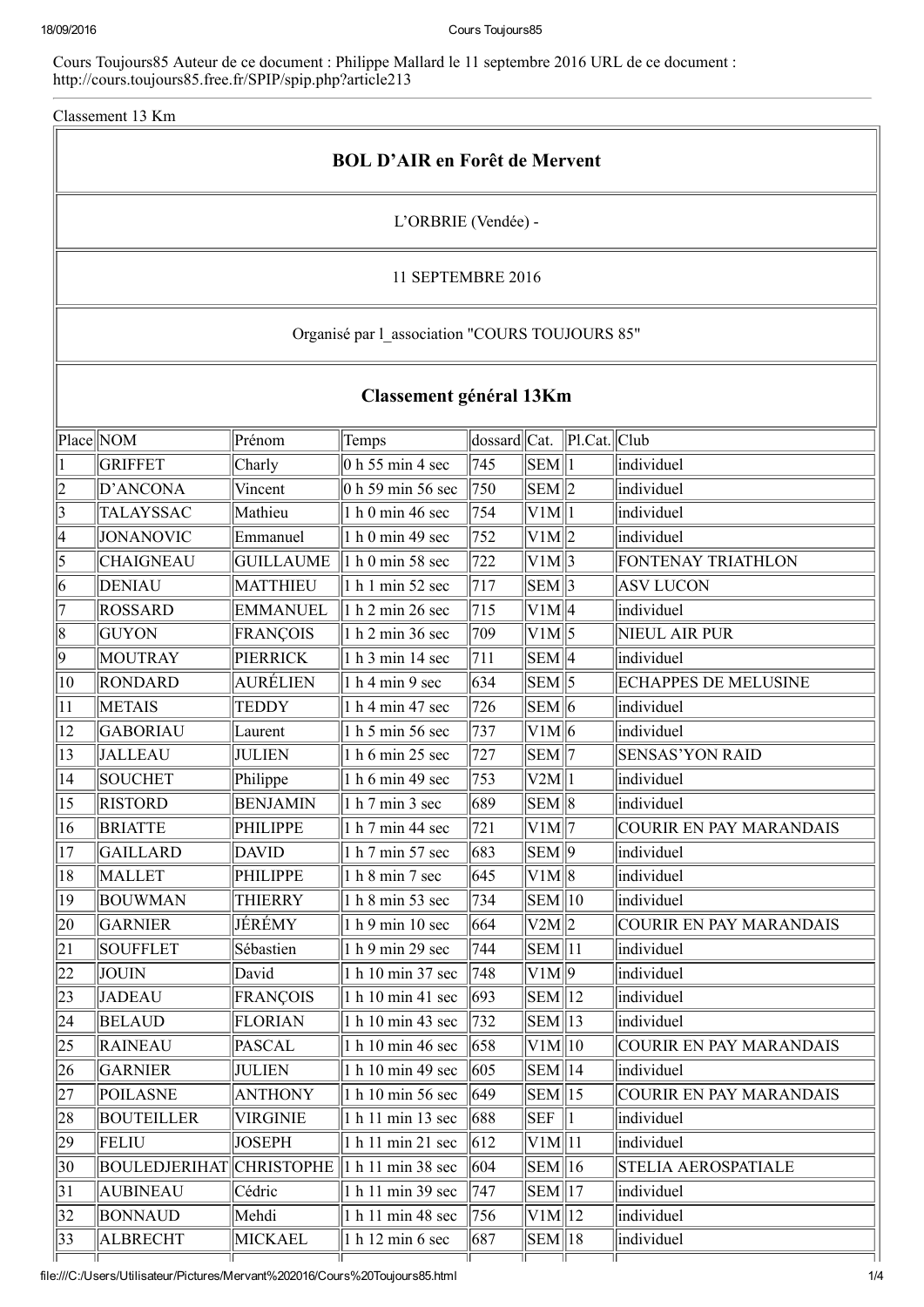| Cours Toujours85<br>18/09/2016 |                    |                          |                                                               |                   |                                 |  |                                |
|--------------------------------|--------------------|--------------------------|---------------------------------------------------------------|-------------------|---------------------------------|--|--------------------------------|
| 34                             | <b>LECOCQ</b>      | <b>ANTOINE</b>           | 1 h 12 min 10 sec                                             | 678               | $\ V1M\ 13$                     |  | FONTENAY TRIATHLON             |
| 35                             | <b>TURMEL</b>      | <b>CLAUDE</b>            | $\vert$ 1 h 12 min 14 sec                                     | $ 659\rangle$     | V1M  14                         |  | <b>SV FONTENAISIENNE</b>       |
| 36                             | <b>CHAIGNEAU</b>   | <b>GUILLAUME</b>         | 1 h 12 min 19 sec                                             | 671               | $\vert$ SEM $\vert$ 19          |  | individuel                     |
| 37                             | MARINECHE          | <b>VINCENT</b>           | $\vert$ 1 h 12 min 22 sec                                     | $ 673\rangle$     | $\vert$ SEM $\vert$ 20          |  | <b>COURIR EN PAY MARANDAIS</b> |
| 38                             | <b>RIBREAU</b>     | <b>JACQUES</b>           | 1 h 12 min 32 sec                                             | 713               | V2M  3                          |  | <b>CAP ALOUETTE</b>            |
| 39                             | LE FOULGOC         | JEAN-MARC                | 1 h 12 min 47 sec                                             | 627               | $V1M$   15                      |  | individuel                     |
| 40                             | <b>DE MACEDO</b>   | FERNANDO                 | $\ $ 1 h 13 min 11 sec                                        | 710               | $\sum \mathrm{EM} \parallel 21$ |  | <b>STELIA AEROSPATIALE</b>     |
| 41                             | <b>LAMARE</b>      | <b>FRANÇOIS</b>          | 1 h 13 min 17 sec                                             | 669               | $V1M$   16                      |  | individuel                     |
| 42                             | <b>BOEUF</b>       | JOHANN                   | $\vert$ 1 h 13 min 21 sec                                     | $ 633\rangle$     | V1M  17                         |  | individuel                     |
| 43                             | <b>LEBRUN</b>      | VÉRONIQUE                | 1 h 13 min 30 sec                                             | 657               | $SEF$ 2                         |  | <b>CAP ALOUETTE</b>            |
| 44                             | <b>RIMBAUD</b>     | <b>YOHANN</b>            | 1 h 13 min 55 sec                                             | $ 692\rangle$     | $V1M$   18                      |  | individuel                     |
| 45                             | <b>COUTIN</b>      | <b>DOMINIQUE</b>         | 1 h 14 min 1 sec                                              | 728               | V2M  4                          |  | individuel                     |
| 46                             | <b>GOYEAU</b>      | <b>CHRISTIAN</b>         | $1$ h 14 min 9 sec                                            | 700               | V3M  1                          |  | <b>AC ST PALAIS</b>            |
| 47                             | <b>BOCQUIER</b>    | <b>DAMIEN</b>            | $1$ h 14 min 58 sec                                           | $ 670\rangle$     | $\sum \text{EM} \parallel 22$   |  | individuel                     |
| 48                             | SORNET             | <b>ARNAUD</b>            | $1$ h 15 min 1 sec                                            | 733               | $\sum \text{EM} \parallel 23$   |  | <b>FONTENAY TRIATHLON</b>      |
| 49                             | <b>BERTAUD</b>     | HERVÉ                    | $\vert$ 1 h 15 min 6 sec                                      | 680               | $\sqrt{VM}$ 19                  |  | individuel                     |
| 50                             | JAOUL              | <b>VINCENT</b>           | $\ $ 1 h 15 min 52 sec                                        | 651               | V1M  20                         |  | individuel                     |
| 51                             | <b>BOCQUIER</b>    | <b>DAVID</b>             | 1 h 16 min 7 sec                                              | 712               | $\sum \text{EM} \parallel 24$   |  | individuel                     |
| 52                             | METEAU             |                          | CHRISTOPHE 1 h 16 min 16 sec                                  | 661               | V1M  21                         |  | individuel                     |
| 53                             | LAINET             | FREDDY                   | 1 h 16 min 42 sec                                             | 690               | $\vert$ V1M $\vert$ 22          |  | individuel                     |
| 54                             | <b>CHARPENTIER</b> | David                    | 1 h 16 min 44 sec                                             | 739               | $\rm  V1M  23$                  |  | individuel                     |
| 55                             | ARRAULT            | <b>THOMAS</b>            | $\vert$ 1 h 17 min 15 sec                                     | 668               | $\sum \text{EM} \parallel 25$   |  | LES ECHAPPES DE MELUSINE       |
| 56                             | <b>CHARRIER</b>    | <b>NICOLAS</b>           | 1 h 17 min 18 sec                                             | 644               | $V1M$  24                       |  | <b>CAP NATURE BEAULIEU</b>     |
| 57                             | LACHE              | <b>YOHANN</b>            | 1 h 17 min 37 sec                                             | 666               | $\sum$ SEM 26                   |  | individuel                     |
| 58                             | <b>HENRY</b>       | JÉRÔME                   | 1 h 17 min 59 sec                                             | $\vert 611 \vert$ | $\overline{\text{V1M}}$  25     |  | individuel                     |
| 59                             | <b>GREGOIRE</b>    | <b>EMERIC</b>            | 1 h 18 min 33 sec                                             | 660               | $\sum \text{EM} \parallel 27$   |  | individuel                     |
| 60                             | LE FOULGOC         | <b>CHRISTELLE</b>        | 1 h 18 min 36 sec                                             | 628               | $VIF$   1                       |  | individuel                     |
| 61                             | <b>GAUTREAU</b>    |                          | JEAN-PIERRE $\ 1 h\  18 \text{ min } 38 \text{ sec } \ 676\ $ |                   | V3M 2                           |  | individuel                     |
| $ 62\rangle$                   | <b>MOREAU</b>      | JEAN-<br><b>FRANÇOIS</b> | 1 h 18 min 41 sec   719                                       |                   | V1M  26                         |  | lindividuel                    |
| 63                             | COUCHELLOU         | <b>DOMINIQUE</b>         | 1 h 19 min 1 sec                                              | 714               | V2M                             |  | individuel                     |
| 64                             | GIRARD             | DAVID                    | $\parallel$ 1 h 19 min 3 sec                                  | $ 602\rangle$     | $\sum$ SEM $\ $ 28              |  | <b>STELIA AEROSPATIALE</b>     |
| 65                             | BORDAGE            | YOHANN                   | 1 h 19 min 17 sec                                             | 656               | $V1M$  27                       |  | individuel                     |
| 66                             | <b>PELLETIER</b>   | JOHAN                    | 1 h 19 min 35 sec $\ 607\ $                                   |                   | V1M  28                         |  | individuel                     |
| 67                             | <b>MORIN</b>       | <b>ELOÏSE</b>            | 1 h 19 min 51 sec   617                                       |                   | $SEF$ 3                         |  | individuel                     |
| 68                             | <b>BOSSUET</b>     | FRÉDÉRIC                 | 1 h 19 min 54 sec   618                                       |                   | V2M  6                          |  | individuel                     |
| 69                             | <b>HAMON</b>       | MALIKA                   | $\vert$ 1 h 20 min 31 sec $\vert$ 695                         |                   | $VIF$ 2                         |  | <b>AC CHANTONNAY</b>           |
| 70                             | SARRAZIN           | JACKY                    | 1 h 20 min 34 sec $\ $ 705                                    |                   | V3M  3                          |  | <b>AC ST PALAIS</b>            |
| 71                             | GUILLOTEAU         | <b>EMMANUEL</b>          | 1 h 20 min 44 sec   662                                       |                   | $\rm  V1M  29$                  |  | <b>ACF ALSTOM</b>              |
| 72                             | <b>BENOIST</b>     | <b>HUGUES</b>            | 1 h 21 min 49 sec   653                                       |                   | $\vert$ V1M $\vert$ 30          |  | individuel                     |
| 73                             | <b>GARNIER</b>     | Alain                    | 1 h 22 min 27 sec   741                                       |                   | V2M  7                          |  | individuel                     |
| 74                             | LEBON              | <b>SANDRINE</b>          | 1 h 22 min 29 sec   636                                       |                   | $SEF$  4                        |  | individuel                     |
| 75                             | <b>CHARPENTIER</b> | Laetitia                 | $\vert$ 1 h 22 min 31 sec                                     | $\vert$ 738       | $V1F$ 3                         |  | individuel                     |
| 76                             | <b>BONNET</b>      |                          | JEAN-MARIE   1 h 23 min 1 sec                                 | 675               | V2M  8                          |  | individuel                     |
| 77                             | <b>CHESSE</b>      | Claude                   | 1 h 23 min 7 sec                                              | 751               | $\vert$ V1M $\vert$ 31          |  | individuel                     |
| 78                             | <b>CHABOT</b>      | NATHALIE                 | 1 h 23 min 13 sec                                             | 646               | $VIF$  4                        |  | individuel                     |
| 79                             | <b>GARNIER</b>     | <b>MYRIAM</b>            | $\vert$ 1 h 23 min 41 sec $\vert$ 663                         |                   | V2F  1                          |  | <b>COURIR EN PAY MARANDAIS</b> |
| 80                             | <b>GUILLEMET</b>   | BENOÎT                   | 1 h 23 min 57 sec                                             | $\  731$          | $\sum_{n=1}^{\infty}$           |  | <b>FONTENAY TRIATHLON</b>      |
| 81                             | <b>HOUSSIN</b>     | ROGER                    | 1 h 24 min 9 sec                                              | $ 619\rangle$     | $ V3M $ 4                       |  | individuel                     |
| 82                             | <b>COTTEL</b>      | PHILIPPE                 | 1 h 24 min 25 sec                                             | $ 665\rangle$     | $\vert$ V1M $\vert$ 32          |  | individuel                     |
|                                |                    |                          |                                                               |                   |                                 |  |                                |

file:///C:/Users/Utilisateur/Pictures/Mervant%202016/Cours%20Toujours85.html 2/4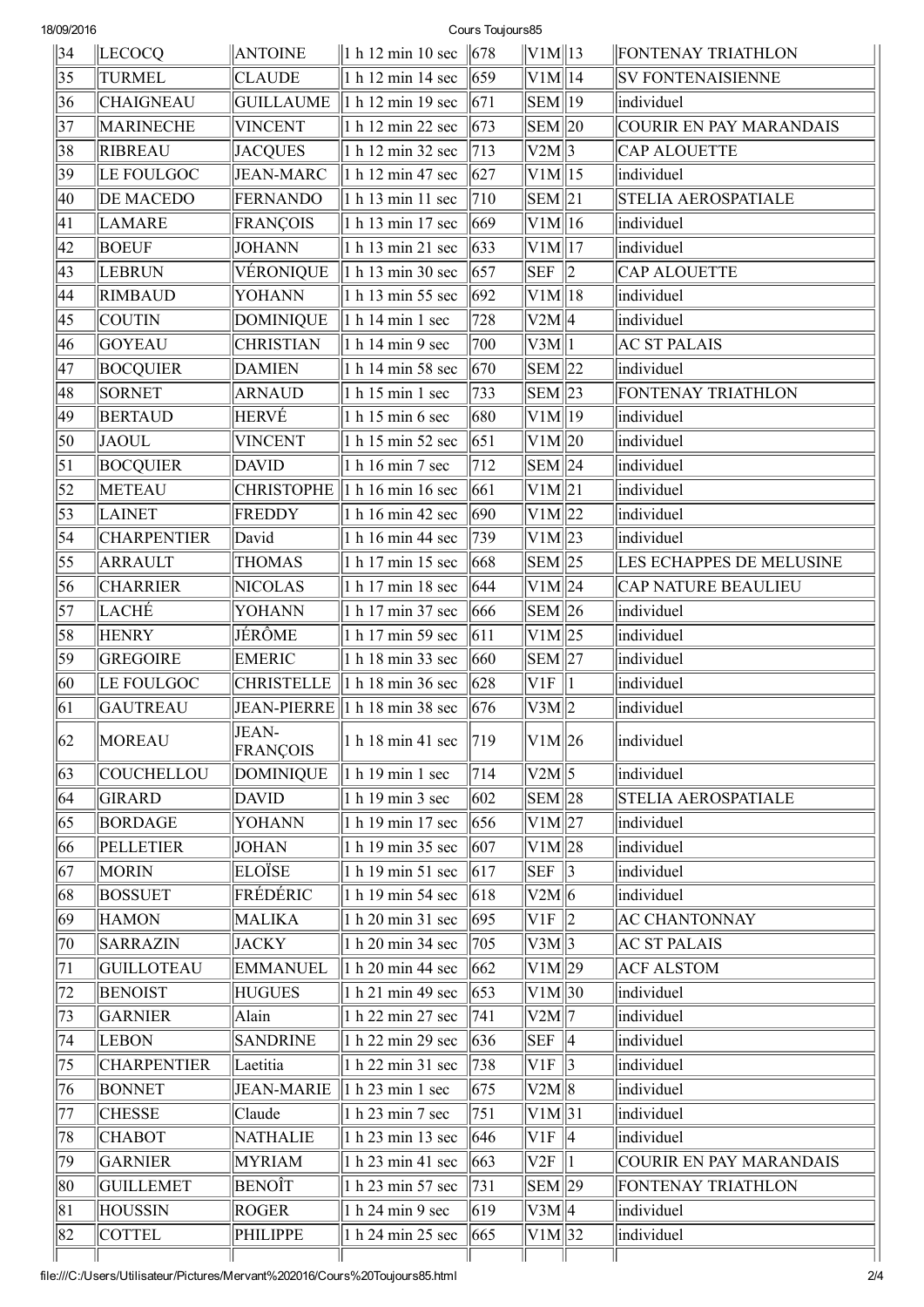| Cours Toujours85<br>18/09/2016 |                     |                   |                                   |                 |                               |                          |                                |
|--------------------------------|---------------------|-------------------|-----------------------------------|-----------------|-------------------------------|--------------------------|--------------------------------|
| 83                             | <b>RIFFAULT</b>     | FLORENT           | 1 h 24 min 26 sec                 | $\parallel 620$ | $\ V1M\ 33$                   |                          | lindividuel                    |
| 84                             | <b>TAILLEFAIT</b>   | GAËL              | 1 h 24 min 36 sec                 | 667             | $\vert$ SEM $\vert$ 30        |                          | individuel                     |
| 85                             | <b>PETIT</b>        | Antoine           | 1 h 24 min 38 sec                 | 743             | $\overline{\text{SEM}}$ 31    |                          | individuel                     |
| 86                             | <b>CAILLEAU</b>     | Patrick           | 1 h 24 min 40 sec                 | 749             | V2M  9                        |                          | individuel                     |
| 87                             | <b>GUIBERT</b>      | JÉRÔME            | 1 h 24 min 43 sec                 | 730             | $V1M$  34                     |                          | individuel                     |
| 88                             | <b>MENORET</b>      |                   | CHRISTOPHE $\ $ 1 h 25 min 12 sec | $ 610\rangle$   | $V1M$  35                     |                          | <b>LES LENTS GRANZAY</b>       |
| 89                             | <b>BENOIST</b>      | <b>AXELLE</b>     | 1 h 25 min 33 sec                 | 652             | <b>ESF</b>                    | $\vert$ 1                | <b>COURIR EN PAY MARANDAIS</b> |
| 90                             | <b>GIRARD</b>       | <b>HERVÉ</b>      | 1 h 25 min 54 sec                 | 723             | $\rm  V1M  36$                |                          | individuel                     |
| 91                             | <b>BASSOMPIERRE</b> | <b>ERIC</b>       | 1 h 26 min 10 sec                 | 643             | V2M  10                       |                          | individuel                     |
| 92                             | <b>BRULAY</b>       | <b>FABIEN</b>     | 1 h 26 min 17 sec                 | 635             | $V1M$  37                     |                          | individuel                     |
| 93                             | LEBAS               | <b>PASCALINE</b>  | 1 h 26 min 27 sec                 | 616             | VIF                           | $\sqrt{5}$               | individuel                     |
| 94                             | <b>GUYON</b>        | STÉPHANE          | 1 h 26 min 55 sec                 | $\vert$ 631     | $V1M$  38                     |                          | JOGGING CLUB NIEULAIS          |
| 95                             | <b>SATONY</b>       | <b>DAVID</b>      | 1 h 27 min 10 sec                 | 624             | $V1M$ 39                      |                          | individuel                     |
| 96                             | <b>MONS</b>         | MATHIEU           | 1 h 27 min 12 sec                 | 684             | $\overline{\text{SEM}}$ 32    |                          | individuel                     |
| 97                             | <b>COMPAGNON</b>    | <b>JACKY</b>      | 1 h 27 min 32 sec                 | $ 629\rangle$   | V2M  11                       |                          | individuel                     |
| 98                             | <b>BONNIN</b>       | Jean-Claude       | 1 h 27 min 34 sec                 | 740             | $V3M\sqrt{5}$                 |                          | individuel                     |
| 99                             | JAROUSSEAU          | CÉCILIA           | 1 h 27 min 39 sec                 | 630             | V1F  6                        |                          | individuel                     |
| 100                            | FAUCHER             | <b>JEAN</b>       | 1 h 27 min 45 sec                 | 654             | V3M  6                        |                          | <b>LES GALOPINS POMPINOIS</b>  |
| 101                            | <b>GRANDJEAN</b>    | <b>SOPHIE</b>     | 1 h 28 min 12 sec                 | 641             | VIF                           | 17                       | individuel                     |
| 102                            | <b>GOUSSEAUD</b>    | <b>FRANCIS</b>    | 1 h 28 min 14 sec                 | 640             | V2M  12                       |                          | individuel                     |
| 103                            | FOUQUET             | <b>GUY</b>        | 1 h 28 min 34 sec                 | 682             | V3M  7                        |                          | individuel                     |
| 104                            | <b>FISCHER</b>      | JEAN-<br>FRANÇOIS | 1 h 28 min 50 sec                 | 736             | V2M  13                       |                          | individuel                     |
| 105                            | <b>BOUTET</b>       | <b>FLORENT</b>    | 1 h 29 min 19 sec                 | 735             | V2M  14                       |                          | individuel                     |
| 106                            | <b>PASQUIER</b>     | ERIC              | 1 h 29 min 41 sec                 | 725             | $V1M$  40                     |                          | individuel                     |
| 107                            | <b>TUTEAU</b>       | <b>MONIQUE</b>    | 1 h 30 min 6 sec                  | 623             | V2F                           | $\parallel$              | individuel                     |
| 108                            | <b>TESSIER</b>      | Yohann            | 1 h 30 min 26 sec                 | $\sqrt{755}$    | $V1M$ 41                      |                          | individuel                     |
| 109                            | <b>BOUQUET</b>      | <b>THOMAS</b>     | 1 h 30 min 44 sec                 | $ 672\rangle$   | $\sum \text{EM} \parallel 33$ |                          | individuel                     |
| 110                            | <b>GILBERT</b>      | RÉMY              | 1 h 30 min 55 sec                 | 647             | V3M  8                        |                          | individuel                     |
| 111                            | <b>HULIN</b>        | <b>CLAUDE</b>     | 1 h 31 min 4 sec                  | 720             | $\sqrt{V3M/9}$                |                          | individuel                     |
| 112                            | <b>ANDRAULT</b>     | <b>VALÉRIE</b>    | 1 h 31 min 8 sec                  | 650             | V1F  8                        |                          | COURIR EN PAY MARANDAIS        |
| 113                            | <b>SOUFFLET</b>     | Sophie            | 1 h 32 min 8 sec                  | 742             | <b>SEF</b>                    | $\parallel$ 5            | individuel                     |
| 114                            | <b>MAROT</b>        | <b>DELPHINE</b>   | 1 h 32 min 18 sec                 | 708             | VIF                           | $\parallel$ 9            | NIEUL AIR PUR                  |
| 115                            | <b>DEMARET</b>      | <b>FABIEN</b>     | 1 h 33 min 59 sec                 | 716             | $\sum \text{EM} \parallel 34$ |                          | individuel                     |
| 116                            | LAINET              | VÉRONIQUE         | $\vert$ 1 h 34 min 8 sec          | 691             | $VIF$   10                    |                          | individuel                     |
| 117                            | <b>GEFFARD</b>      | <b>AMANDINE</b>   | 1 h 34 min 50 sec                 | 637             | <b>SEF</b>                    | $\parallel$ 6            | individuel                     |
| 118                            | <b>ROUX</b>         | NADÈGE            | 1 h 35 min 15 sec                 | 703             | $V2F \parallel 3$             |                          | <b>AC ST PALAIS</b>            |
| 119                            | <b>DOUCHY</b>       | PIERRE            | 1 h 35 min 17 sec                 | 698             | V3M  10                       |                          | <b>AC ST PALAIS</b>            |
| 120                            | <b>MEBREK</b>       | <b>ERIC</b>       | 1 h 35 min 27 sec                 | 729             | V2M  15                       |                          | individuel                     |
| 121                            | RONDARD             | OLIVIA            | 1 h 35 min 33 sec                 | 626             | <b>SEF</b>                    | $\parallel$ 7            | individuel                     |
| 122                            | <b>SICAUD</b>       | HÉLÈNE            | 1 h 35 min 40 sec                 | 718             | $SEF \parallel 8$             |                          | LES GALOPINS POMPINOIS         |
| 123                            | GIRAULT             | <b>SOPHIE</b>     | 1 h 35 min 42 sec                 | $\parallel 639$ | V2F  4                        |                          | individuel                     |
| 124                            | <b>LEFEBVRE</b>     | <b>SOPHIE</b>     | 1 h 35 min 50 sec                 | 609             | VIF                           | $\parallel$ 11           | individuel                     |
| 125                            | <b>BOBINEAU</b>     | <b>VALÉRIE</b>    | 1 h 36 min 8 sec                  | 615             | $VIF$   12                    |                          | individuel                     |
| 126                            | <b>ROGIER</b>       | <b>CHRISTINE</b>  | 1 h 37 min 40 sec                 | 701             | V3F                           | $\vert$ 1                | <b>AC ST PALAIS</b>            |
| 127                            | <b>RENAUD</b>       | <b>LUCETTE</b>    | 1 h 38 min 3 sec                  | 622             | V3F                           | $\parallel$ <sub>2</sub> | individuel                     |
| 128                            | <b>CITERNE</b>      | <b>ANNE</b>       | 1 h 38 min 16 sec                 | 677             | $VIF$   13                    |                          | individuel                     |
| 129                            | <b>BOBINEAU</b>     | <b>DOMINIQUE</b>  | 1 h 38 min 31 sec                 | 724             | V2M  16                       |                          | individuel                     |
| 130                            | <b>BEZIAT</b>       | <b>DELPHINE</b>   | 1 h 41 min 49 sec                 | 613             | $VIF$   14                    |                          | individuel                     |
| 131                            | <b>TERRASSON</b>    | <b>CYRIL</b>      | 1 h 42 min 1 sec                  | 608             | $V1M$  42                     |                          | individuel                     |
|                                |                     |                   |                                   |                 |                               |                          |                                |

file:///C:/Users/Utilisateur/Pictures/Mervant%202016/Cours%20Toujours85.html 3/4